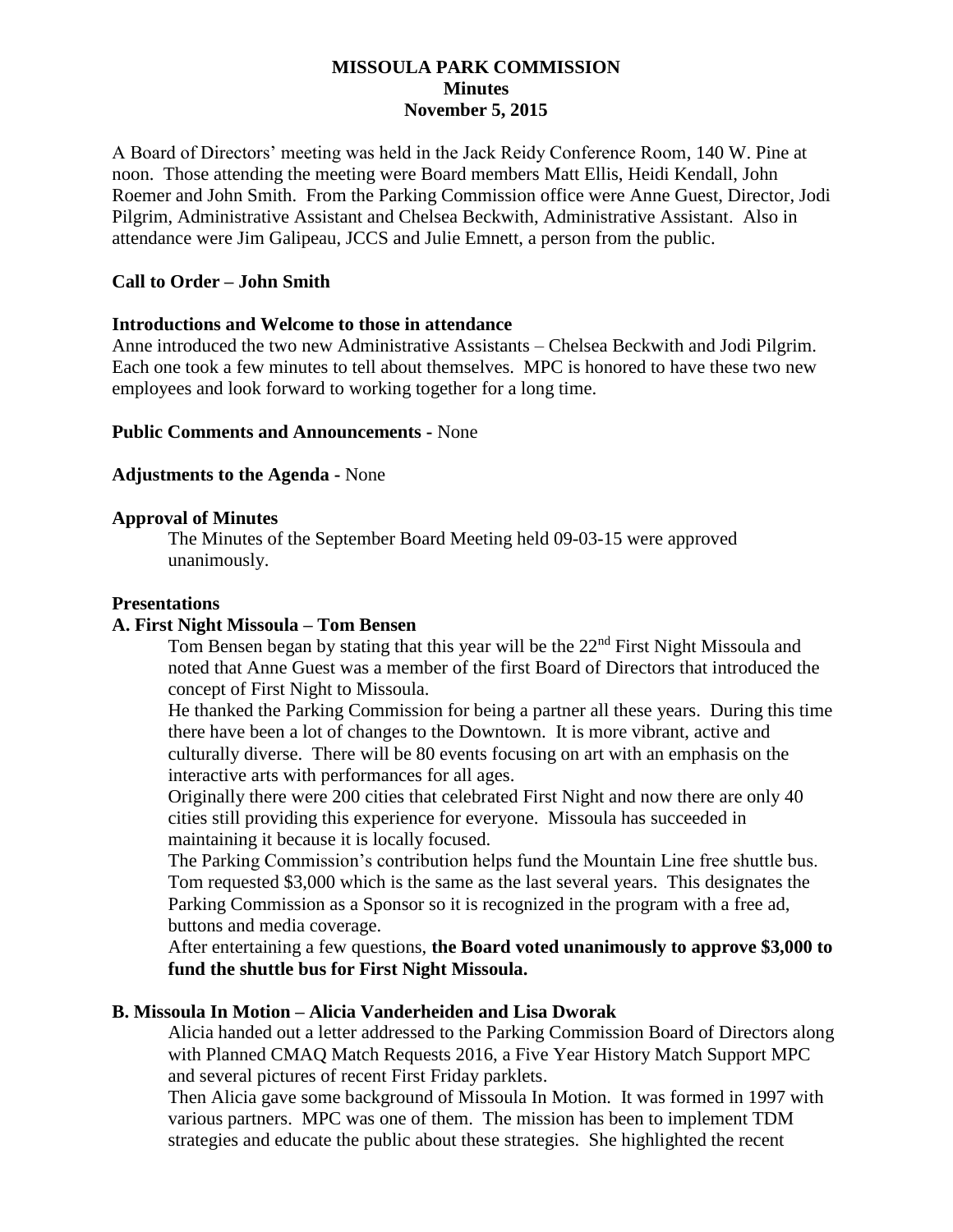campaign of First Friday Parklets where local businesses transformed parking spaces into temporary people places for a unique respite in the Downtown.

Missoula In Motion is funded by CMAQ and MPC has approved the matching funds required by CMAQ. MPC has provided these funds for decades.

Alicia asked the Board to consider the amount of \$16,000 which represents two years of support of \$8,000 for FY16 and FY17 representing a two year budget cycle.

After a short discussion, **the Board voted unanimously to approve the matching fund of \$16,000 - \$8,000 for FY16 and \$8,000 for FY17 representing a two year budget cycle.**

## **Action Items**

- **A. Meter Modernization** Placement of new multi-space meters.
	- At the October Board meeting, Anne Guest presented the "Inventory of Parking Spaces and Placement of Electronic Meters" which includes detailed maps of the proposed locations of the meters. She explained that the map does not represent the exact location on the block face because of obstacles like tree grates, driveways, etc. However, it does represent the multi-space meter and the general location on each block face. The Board requested that Anne send the full document to each Board member for their review. The Board received the document and had a month to review it. After a few questions, **the Board voted unanimously to approve the "Inventory of Parking Spaces and Placement of Electronic Meters" document with the understanding that the staff will need to make some changes as to the exact location of the meters on each block face.**

### **Non-Action Items**

**A. New Business**

## **1. Administrative Services Manager resignation**

Anne informed the Board that Mary Meyer has submitted her resignation to move to Trout Creek where she will be the new Business Manager for the Thompson Falls School District #2. She has been working with the City Human Resource Dept. in hiring her replacement. The timing is tight so we will need to move quickly and make accommodations for her training.

During the Board discussion, Matt Ellis brought up his concern about the close timing of replacing both the Administrative Service Manager and the Director. He suggested that we hold off on hiring the Manager's position until we hire the new Director and get to know his/her skillset. There were various other concerns raised about holding off on either process.

### **A. Old Business**

## 1. **Meter Modernization Project**

Anne passed out the new key fobs and "Meet LUKE" brochures. She updated the Board as to the progress of installing the meters on street and the process of the data conversion. Technicians will be spending three days with the staff in training on the LUKE machines. Then another technician will follow with training on the software. We are still on schedule to go live on December 9<sup>th</sup>.

### **2. Director Recruitment**

Anne gave an update on the recruitment for the new Director. The closing date for the applications was Friday, October  $30<sup>th</sup>$ . Human Resource will do an initial screening of the applications and then will narrow the field down to approximately 10 candidates at which point the Selection Committee will score them and meet to discuss. The intention is to have someone in place before Anne's retirement date of December 31, 2015.